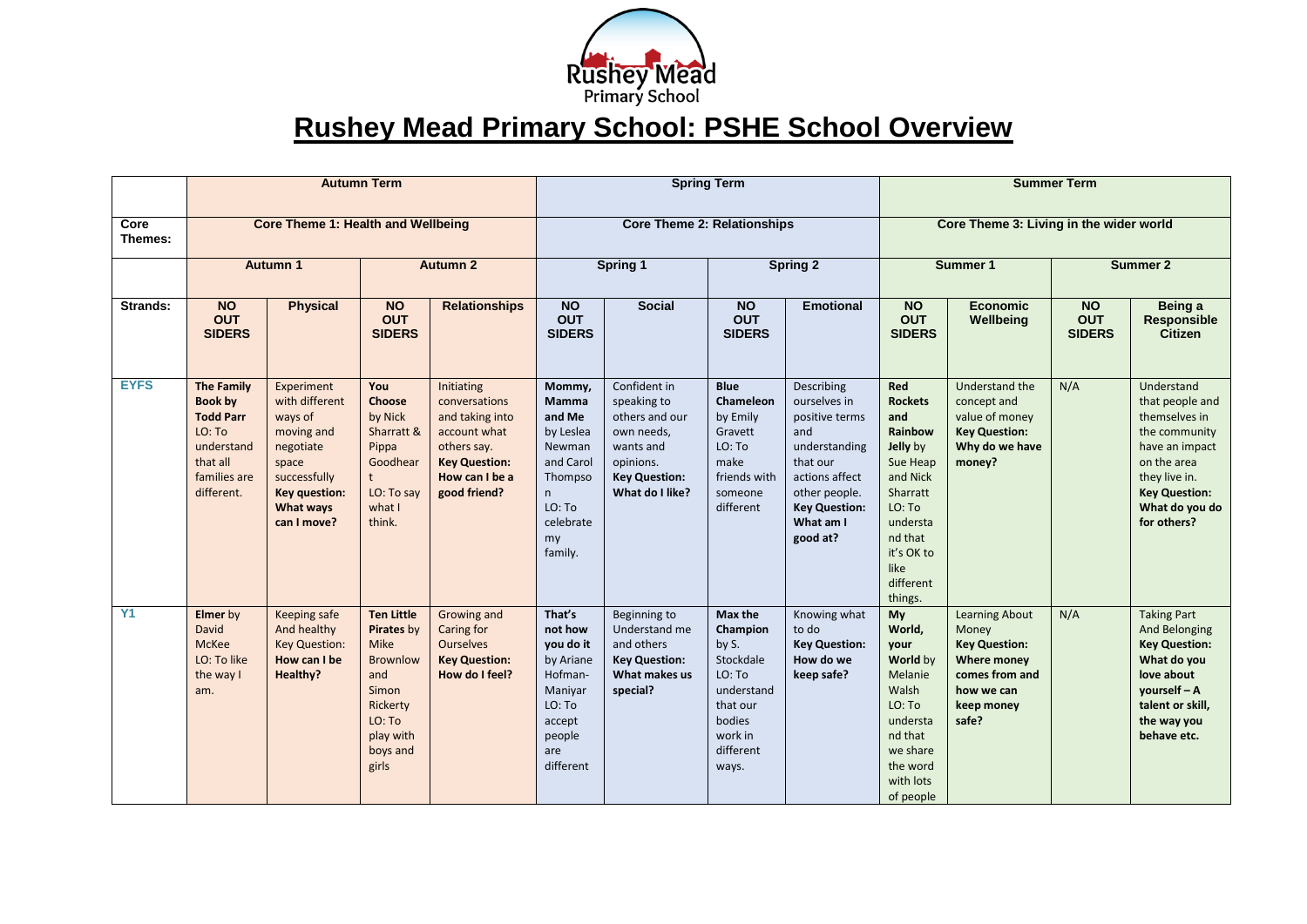

| <b>Y2</b> | <b>The Great</b><br>big book of<br>families by<br>M. Hoffman<br>LO: To<br>understand<br>what<br>diversity is               | Keeping myself<br>healthy<br><b>Key Question:</b><br><b>What is</b><br>healthy<br>eating?                                            | <b>The First</b><br>Slodge by<br>Jeanne<br><b>Willis</b><br>LO: To<br>understan<br>d how we<br>share the<br>world              | <b>Differences</b><br><b>Key Question:</b><br>How do we show<br>our feelings?                                     | <b>The Odd</b><br>Egg by<br>Emily<br>Gravett<br>LO: To<br>understa<br>nd what<br>makes<br>someone<br>feel<br>proud | Others and me<br>in my class<br><b>Key Question:</b><br>How do others<br>in my class see<br>me?                             | What the<br><b>Jackdaw</b><br>saw by Julia<br>Donaldson<br>and Nick<br>Sharratt<br>LO: To feel<br>proud of<br>being<br>different          | Developing<br>Confidence<br><b>Key Question:</b><br>How do you<br>achieve your<br>potential and<br>have positive<br>relationships?     | <b>Blown</b><br>Away by<br>Rob<br><b>Biddulph</b><br>LO: To be<br>able to<br>work with<br>everyone<br>in my<br>class | <b>Keeping Money</b><br>Safe<br><b>Key Question:</b><br>How can we<br>keep money<br>safe?                                                                        | N/A                                                                                                                 | <b>Rights and</b><br>Responsibilities<br><b>Key Question:</b><br>What rights and<br>responsibilities<br>do you have to<br>yourself and<br>others?              |
|-----------|----------------------------------------------------------------------------------------------------------------------------|--------------------------------------------------------------------------------------------------------------------------------------|--------------------------------------------------------------------------------------------------------------------------------|-------------------------------------------------------------------------------------------------------------------|--------------------------------------------------------------------------------------------------------------------|-----------------------------------------------------------------------------------------------------------------------------|-------------------------------------------------------------------------------------------------------------------------------------------|----------------------------------------------------------------------------------------------------------------------------------------|----------------------------------------------------------------------------------------------------------------------|------------------------------------------------------------------------------------------------------------------------------------------------------------------|---------------------------------------------------------------------------------------------------------------------|----------------------------------------------------------------------------------------------------------------------------------------------------------------|
| Y3        | Big Bob,<br><b>Little Bob</b><br>by James<br>Howe<br>LO: To use<br>my pupil<br>voice                                       | Safe and<br>healthy<br>at home,<br>school and<br>locally<br><b>Key Question:</b><br>How can I<br>improve my<br>healthy<br>lifestyle? | This is our<br>house by<br>Michael<br>Rosen<br>LO: To<br>understan<br>d what<br>discrimina<br>tion<br>means                    | Valuing<br>differences<br>And keeping safe<br><b>Key Question:</b><br><b>What things</b><br>make us<br>different? | Two<br><b>Monsters</b><br>by David<br>McKee<br>LO: To<br>find a<br>solution<br>to a<br>problem                     | Supporting<br>friends<br>And other<br>people<br>Key Question:<br>How can I be a<br>good friend?                             | The Hueys<br>in the New<br>Jumper by<br>Oliver<br><b>Jeffers</b><br>LO: Use<br>strategies<br>to help<br>someone<br>who feels<br>different | More about<br>me<br>What can I<br>share about<br>me that is<br>new?                                                                    | Beegu by<br><b>Alexis</b><br>Deacon<br>LO: To be<br>welcomin<br>g                                                    | Let's Go<br>Shopping<br><b>Key Question:</b><br>How can I pay<br>for goods in a<br>range of<br>different ways?                                                   | N/A                                                                                                                 | Diversity and<br>Society<br><b>Key Question:</b><br>What is my<br>place in society<br>in a diverse<br>world?                                                   |
| <b>Y4</b> | Dogs don't<br>do ballet by<br>A. Kemp<br>and S.<br>Ogilvie<br>LO: To know<br>when to be<br>assertive                       | <b>Internet Safety</b><br>and harm<br><b>Key Question:</b><br>How can I use<br>the internet<br>safely?                               | King and<br>King by<br>L.de Hann<br>and S.<br>Nijland<br>LO: To<br>understan<br>d why<br>people<br>choose to<br>get<br>married | <b>Growing Up</b><br><b>Key Question:</b><br>How do we grow<br>and change?                                        | The Way<br>back<br>home by<br>Oliver<br><b>Jeffers</b><br>LO: To<br>overcome<br>language<br>as a<br>barrier        | Who are these<br>people?<br><b>Key Question:</b><br>What makes a<br>community?                                              | <b>The Flower</b><br>by John<br>Light<br>LO: To ask<br>questions                                                                          | Taking more<br>control<br><b>Key Question:</b><br><b>What affects</b><br>my emotional<br>well-being?                                   | Red: A<br>crayon's<br>story by<br>Michael<br>Hall<br>LO: To be<br>who you<br>want to<br>be                           | Work and<br>Money<br><b>Key Question:</b><br><b>Where Does</b><br><b>Money Come</b><br>from?                                                                     | N/A                                                                                                                 | The<br>Environment<br>and our Rights<br><b>Key Question:</b><br>What rules for<br>behaviour can<br>help to<br>establish a safe<br>and positive<br>environment? |
| Y5        | Where the<br><b>Poppies</b><br><b>Now Grow</b><br>by H.<br>Robinson<br>and M.<br>Impey<br>LO: To learn<br>from our<br>past | <b>Drug</b><br>Education<br><b>Key Question:</b><br>What are the<br>risks and<br>benefits of<br>using drugs?                         | <b>Rose</b><br><b>Blanche</b><br>by lan<br>McEwan<br>and R.<br>Innocenti<br>LO: To<br>justify my<br>actions                    | Changes at<br>Puberty<br><b>Key Question:</b><br>How do our<br>bodies change?                                     | How to<br>heal a<br>broken<br>wing by<br><b>Bob</b><br>Graham<br>LO: To<br>recognise<br>when<br>someone            | Being strong<br><b>Key Question:</b><br>How do we<br>confidently<br>express our<br>thoughts and<br>feelings to our<br>peers | The cow<br>who<br>climbed a<br>tree by<br>Gemma<br>Merino<br>LO: To<br>exchange<br>dialogue                                               | Moving on<br>with<br>Confidence<br>and<br>Clarity<br><b>Key Question:</b><br>What is the<br>role of the<br>media and<br>advertising in | N/A                                                                                                                  | Let's Make<br>Money<br><b>Key Question:</b><br>Can I recognise<br>the value of<br>money and<br>understand<br>financial risks<br>associated with<br>the internet. | <b>And Tango</b><br>make Three<br>by J.<br>Richardson<br>and P.<br>Parnell<br>LO: To<br>accept<br>people who<br>are | The Media and<br><b>Human Rights</b><br><b>Key Question:</b><br>Do I<br>understand<br>how the media<br>influences<br>people's<br>choices and<br>decisions?     |